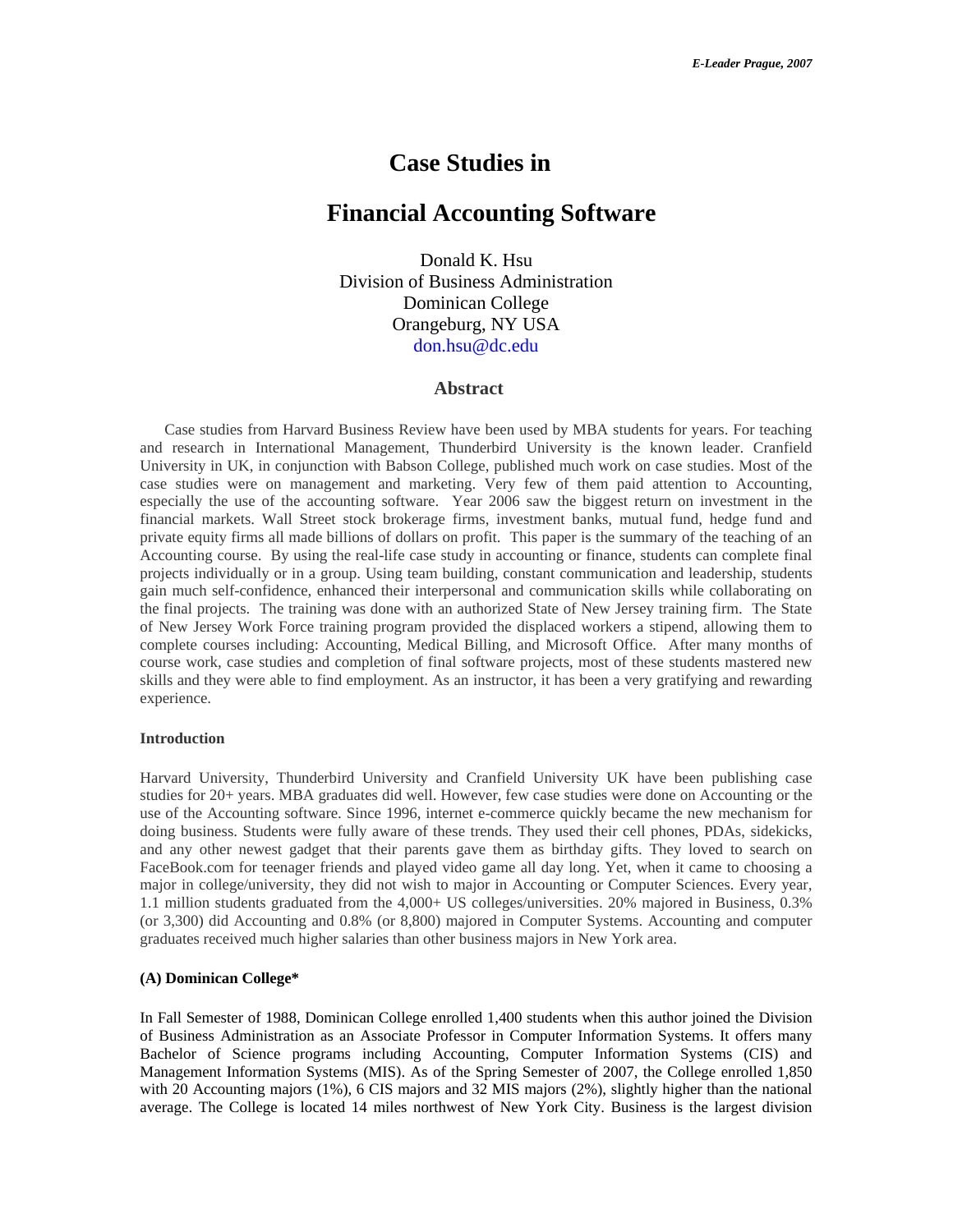(30%) at Dominican (555 students). Other divisions are Arts Science, Education, Healthcare (Nursing, Physical and Occupational Therapy), and Social Science. This author served as the Director of Business Administration Division, from 1990 to 1996. Starting in 1992, this author also taught courses in the International Management area, namely International Business, Global Marketing, International Finance, International Management and Manage Global E-Commerce, Hsu (1997), Hsu (2002), Hsu (2003), Hsu (2005) and Hsu (2006). There has been a steady increase for students to major in International Management since 2000.

## **1. BU112 Effective Business Communication**

This course is normally taught by the faculty in the communication department. L. Bullock got a job as a non-paid intern at the Rockland Journal News. Her job was to write articles about the different sport teams. She developed effective business communication skills at this firm by working closely with her supervisor, colleagues and sports team. She also received three credits as mentored by this author in 1995.

## **2. FN118 Personal Finance**

This course covered basic theory and methods needed to plan individual's financial wellness. In 1997, 7 people signed up for this course. This did case studies and final projects. Carol Curtin was a Social Science major for three years. She was able to complete a degree in Business Administration in one year, by transferring all her 90 credits from Social Science. She did final project on Berkshire Hathaway. After graduation, Carol landed a job as a research assistant at Bear Stearns Inc, NYC. DeMassi did report on credit cards, L. Javadi on Stafford Loan, S. Meas on Insurance, R. Millan on Merrill Lynch, G. Roche on Fidelity Mutual Fund, and F. Tribuzion on IRA vs Keogh.

## **3. FN344 Investment Analysis**

Five people took this course in 1994. F. McPhee did work on blue-chip stock, G. Millheiser on the financial analysis of a mid-cap portfolio, E. Rivera on fixed income, and M. Valenzano on mutual fund.

## **4. FN435 International Finance**

M. Princisvalle was working at Merrill Lynch and needed the three credits to fulfill his graduation requirement at Syracuse University. This author served as his mentor for independent study. He analyzed a French conglomerate's global investment, balance sheets and return on investments. He used the Lotus spreadsheet to complete the analysis in 1991. Nine people took this course in 1994. In 1996, 4 registered. Final projects were: exchange-rate computations, spot vs forward contracts, put-option vs call-option, swap and the use of spreadsheet for financial analysis.

## **(B) Avtech Institute Technology\*\***

Avtech (2007) is an authorized training provider with the State of New Jersey. New Jersey State has a work force program to train unemployed workers. Each unemployed worker gets a stipend from the State of New Jersey, allowing them to take courses at Avtech or at other authorized training provider. Many packages are available at Avtech. One of them is to take two courses: Computerized Financial Accounting and Microsoft Office Specialist (MOS) Certification. The MOS course covers MS Word, MS Excel, MS PowerPoint and MS Access. Avtech has three locations: Fairfield, South Plainfield and Eatontown. Other courses are: Cisco, C#.Net, Java, Medical Billing, Oracle, and Unix.

## **1. C# .NET, XML and WebLogic**

Starting in July 2005, WebLogic 8.1, XML, and C#.NET were taught by this author. C# .NET was sponsored by Institute of Electronics and Electrical Engineers (IEEE), North Jersey Section. This was a low-cost course to train unemployed engineers for new skills. Avtech was very gracious to provide the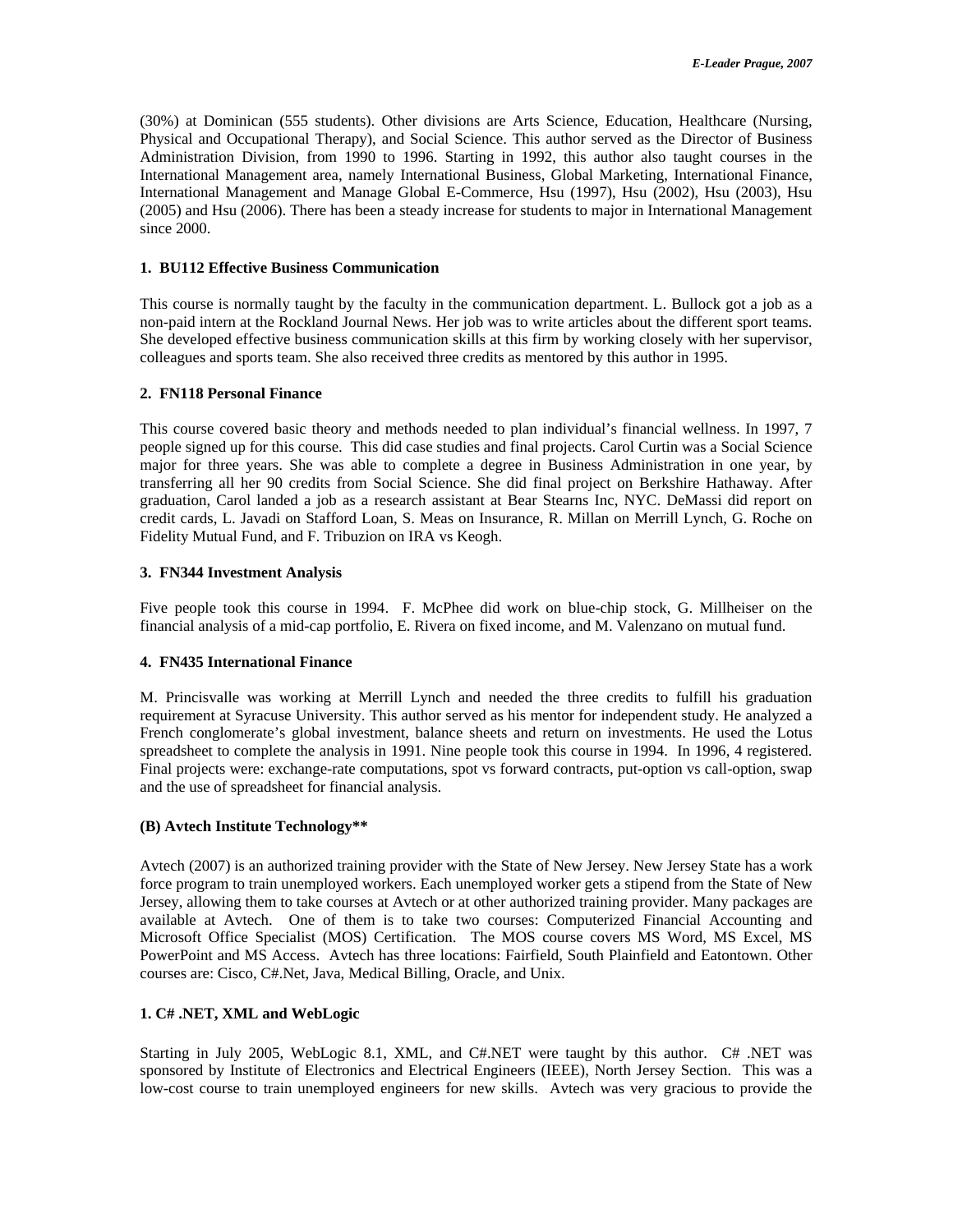computer hardware and software. Avtech students and IEEE engineers took this course. C# Programming was taught 3 times at Avtech: 14 enrolled in Spring 2006, 5 in Fall 2006 and 6 in Spring 2007, Hsu (2007).

## **2. Computerized Financial Accounting**

Enron, Global Crossing and Worldcom went bankrupt due to the CEO unethical behaviors, Hsu (2006). President G. Bush signed into law the Sarbanes-Oxley Act in July 2002. Due to the Sarbanes-Oxley Act, many more accounting jobs became available, Prentice (2005). With few accounting graduates, major companies had to hire non-accounting majors who had some knowledge in accounting. Avtech saw this trend, asking this author to teach accounting. Bookkeeping and accounting became necessary when one owned a firm. This author started and sold three different businesses and was the bookkeeper/accountant for two of them. This author also had experiences in real estate and international deal closings. Teaching the introduction accounting course seemed interesting. In addition, with so much computer software being used in the daily accounting record keeping, this author, trained as a computer professor, does have an edge over a traditional accountant or a CPA.

Computerized Financial Accounting was taught three times at Avtech South Plainfield, NJ with 10, 17 and 18 students and 4 times at Avtech Fairfield, NJ, with 1, 7, 12 and 5 students since September 2005. The level is the same as Accounting 111 course in any college or university. Warren et al (2006) is the textbook that most universities used. However, it is very expensive, with 1280 pages and it is used for two semesters: Accounting 111 and Accounting 112. Porter and Norton (2004) were used as the textbook. This textbook is very clear, starting from the basic fundamental concept of T account, debit credit, annual report, FASB, SEC, GAAP, income statement, balance sheet, financial statement, asset, liability, owner's equity, aged trial balance, invoice, purchase order, sales receipt, intangible asset, depreciation, accrual accounting, inventory, FIFO, LIFO, investments in stocks and bonds, present value, future value, annuities, etc. The book will be better if examples are given on Roth IRA, 401K conversion, and estate planning. It is a good book for everyone who never took an accounting course. 42 hours were spent on lectures. Each lecture used the PowerPoint slide that came with the book. Doing in-class exercises using MS Excel or a calculator, giving plenty of real-life case studies, and interacting with students by asking them to think of examples that related to annuities, IRA, depreciation, made the lecture more interesting. Each class began at 9 a.m., and ended at 3:30 p.m. with 30 minute lunch break from 12:00 to 12:30 p.m. Accounting is a very boring subject that is why most Americans dreaded taking the course. But using this approach, the lecture was well received. Additional 30 hours were used to cover QuickBooks and PeachTree software.

## **(a) QuickBooks software by Intuit**

QuickBooks is the number one Accounting software that 3.5 million US small businesses and 235,000 accountants used. In addition, 41,000 active QuickBooks pro-advisors are able to help small businesses as consultants, Blundell (2007). To teach QuickBooks effectively is not an easy task. Back in 2005, the QuickBooks 2004 version was installed. It worked fine. Ivens (2004) was chosen as the textbook. It was not a "hands-on" textbook. After doing more research, QuickBooks for Dummies by Nelson (2006) was used. This book is very clear, step-by-step, and easy to follow. Intuit Inc is the company that developed QuickBooks. In addition, Intuit Inc also sells Quicken, the check-writing software and TurboTax, the do-ityourself income-tax software. In 2007, QuickBooks has three new versions: a. Simple Start that one can do the free download, b. Pro Version and c. Premier Version, about \$300. But if you are interested in Accountant or Contractor module, you have to pay the add-ons which cost additional \$300. There are seven different add-ons: Professional Service, Payroll, Accountant, Contractor, Manufacturing Wholesale, No Profit and Retail, ranging from \$80 to \$300 each. Nelson (2006) was only useful for QuickBooks 2004 or 2005 version. Nelson (2006) cannot be used with the QuickBooks 2007 version. Using the sample companies, QuickBooks was not difficult to learn. Students were asked to start a business, such as Dunkin Donuts or a restaurant, to use QuickBooks from scratch. Everyone was engaged, and the class was totally alive. This kept their interest and the class enjoyed the "hands-on" very much.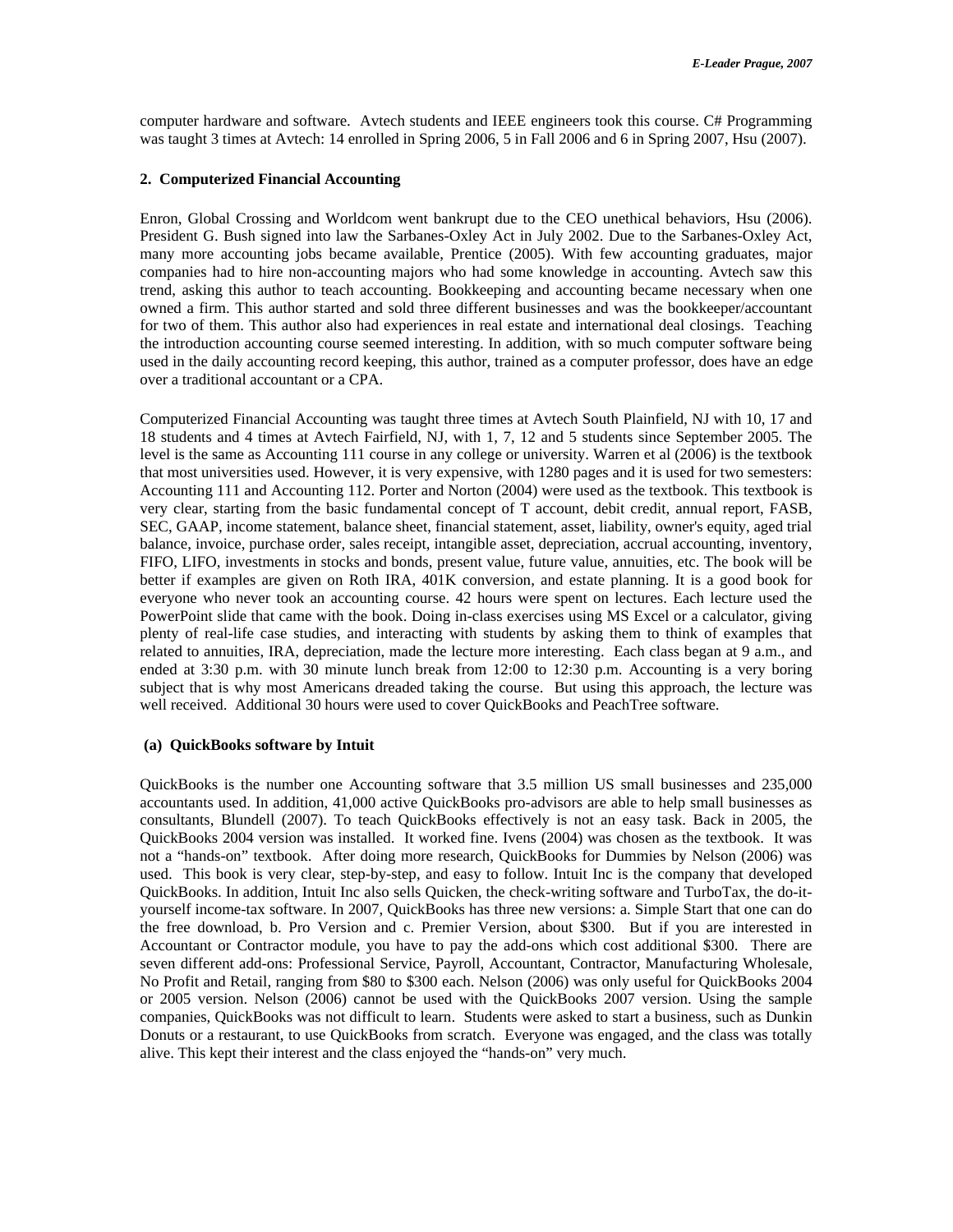#### **(b) PeachTree software by Sage**

PeachTree has been around for 20+ years. The company was not doing well and was recently acquired by Sage Group Plc, a firm located in Tyne, UK. It reported 2.4 million customers in US. PeachTree 2007 has five versions: First Accounting, Pro Accounting, Complete Accounting, Pro Accounting Total Care and Premium Accounting, with prices ranging from \$170 to \$400. PeachTree 2007 software is not compatible with Vista, the new Microsoft operating system. Therefore, Sage is working very hard to develop the PeachTree 2008 Vista compatible version, scheduled to release in June 2008. Sage has the accountant network. For \$300 per year, one gets the PeachTree Quantum Accountant edition 5 users, unlimited access to priority PeachTree support, payroll tax update service, PeachTree training CD and tools to grow your accounting practice, Savory (2007).

PeachTree 2007 was installed and it was not difficult to use. Textbook was again the Dummies series which worked out well. Students generally liked PeachTree because it seemed easier and user friendly than QuickBooks. However, it is not industrial strength. This software just did not have many of the advanced features that QuickBooks have.

## **(c) Microsoft Small Business Accounting software**

In November 2005, Microsoft came out with the Small Business Accounting software to compete with QuickBooks and PeachTree. This author added the software to the accounting course. The software is easy to learn and one can learn it with the book by Frye and Pierce (2005). In 2007, this software was completely upgraded. There are now two versions: Accounting Express 2007 and Accounting Professional 2007. One can do the free download for the former with 30 day trial. Accounting Professional 2007 costs abut \$150. If one buys the MS Office 2007 Professional Version or the Ultimate Version, then MS Accounting Express 2007 is bundled with it. After MS Accounting Express was shipped October 30, 2006, there were reported 1.5 million downloads. Major strengths are for inventory FIFO, purchase orders and sales orders, multi-currency, fixed assets, point of sale integration, multiple users, and other related new features. Since MS Office and Small Business Accounting are both MS products, the integration using MS Outlook or MS Access with accounting files will be smoother than using QuickBooks or PeachTree. Like Sage, it also has the Microsoft Professional Accountants Network to provide support, Lewis (2007). In the next 2 years, this software has plenty of potential to catch up with QuickBooks.

## **(d) Microsoft Great Plains software**

A demo copy of MS Great Plains 8.0 software was enclosed with the book Arens and Ward (2005). The information was overwhelming. Installation took about one hour. Then the software worked well. As a result, this software was also included in the Accounting course. After much research, it turned out that Microsoft has bought Great Plains, and is developing the high-end accounting and financial software, so called the Microsoft Business Solutions with software title such as Microsoft Dynamics: Small Business Financial, Great Plains, CRM 3.0, Solomon, and Navision. MS Great Plains is the most sophisticated accounting software among the four discussed here, and it costs thousands of dollars. This software is suited for Global 500 corporations, not for the small businesses.

#### **(e) Case Studies to Final Projects**

The final project is either an individual project or a group project. It required a seven-page paper and  $12+$ PowerPoint slides. From doing the research on case studies, final projects were completed in:

- QuickBooks advanced features
- PeachTree advanced features
- Ouicken, a check writing software from Intuit, Inc
- Turbo Tax, a tax reporting software from Intuit, Inc
- Pay Zero Tax, Schnepper (2006)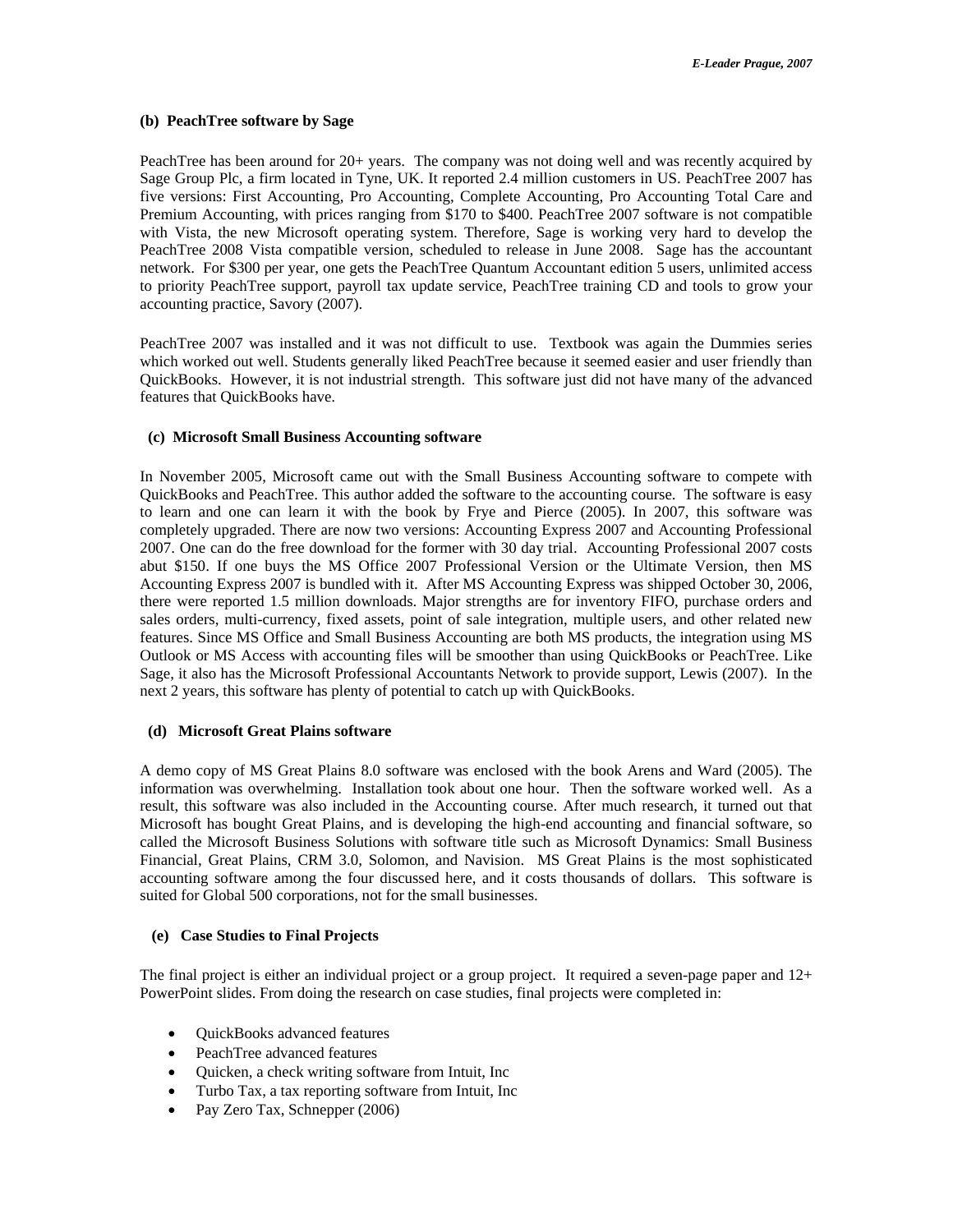- Advanced Excel PMT, many formulas in this software
- Accounting Finance Jobs
- Roth IRA, very useful for retirement planning
- MS Small Business Accounting features
- MS Great Plains features

Many of them never did accounting work or took the accounting course. Some of them dreaded accounting due to poor math skills. It turned out none of these issues hampered their success. Students did excellent final presentations, Table 1.

## **CONCLUSION**

Accounting and finance courses were developed and taught at 3 organizations to 120+ people by this author. Hands-on approach, in-class and/or homework assignments, Harvard case studies, internet search, final projects using oral presentation by a team or by an individual, will have the best chance of success. Majority of them were able to find work after completion of this course. Some found jobs in the accounting field. Overall the class evaluation has been extremely positive. This has been a very gratifying experience.

- **\* Full time position**
- **\*\* Part time consultant**

## **REFERENCES**

Arens, A. A. and Ward, D. D., 2005, "Computerized Accounting using Microsoft Great Plains", Armond Dalton, Okemos, MI.

Avtech, 2007, http://www.avtechusa.com.

Blundell, S. 2007, "QuickBooks Premier 2007 Version", Foundation for Accounting Education, New York CPA, Business and Technology Conference, Hilton Hotels, New York, NY, May 17.

Frye, C. and Pierce, J., 2005, "Microsoft Small Business Accounting, Step by Step", Microsoft Press, Redmond, WA, September.

Hsu, D. K. and Wirth, I. 1997, "Japanese Firms in the New York Tri-State Region: Trends in Managerial Styles", in "International Teaching and Learning", edited by Klein, H. E., pps. 577-584, Omni Press, Madison, WI, December.

Hsu, D. K., 2002, "Case Studies in Business, Finance, Intern'l Management and Marketing courses", in "Interactive Teaching Learning in a Global Context", edited by Hans Klein, Omni Press, Madison, WI, pp. 215-222, January.

Hsu, D. K., 2003, "Hong Kong, Tokyo and Shanghai Triangular Economy", Program Proceeding of the European Applied Research Conference, ISSN 1539-8757, Western Academic Press Inc, Littleton, CO, #267, June 11.

Hsu, D. K., 2003, "Teaching Foreign Students in the USA", Program CD-ROM of E-Learning Conference, Association for the Advancement of Computing in Education, Norfolk, VA, p. 1917, November 6.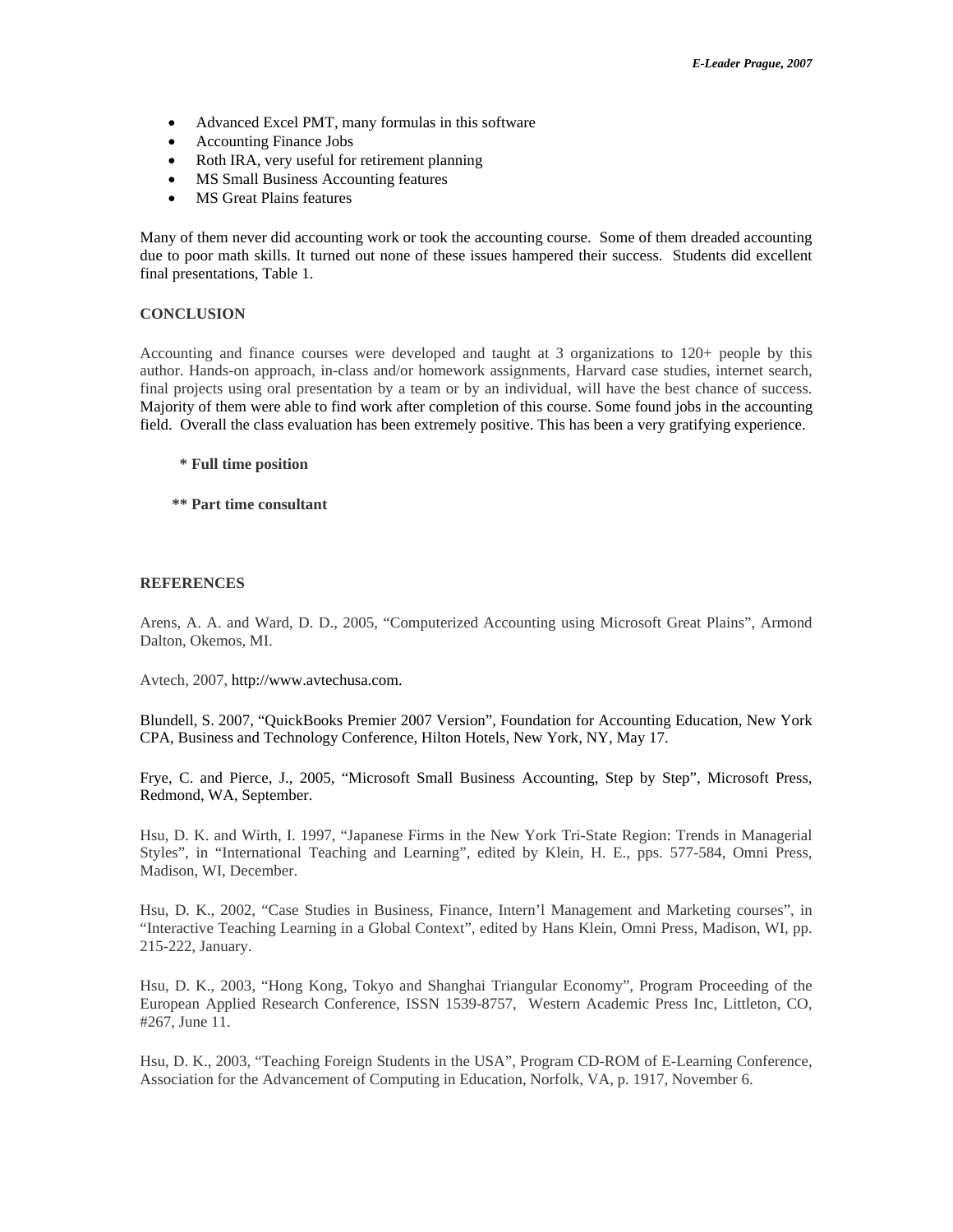Hsu, D. K., 2005, "From E-Travel to E-Profit", Program Internet Expo E-Business, p17, sponsored by CKUAA-GNY and Verizon Communications, Sheraton Hotel, Flushing, NY, December.

Hsu, D. K., 2006, "Case Studies in Marketing Research", Journal Business Case Studies, Vol. 2, Number 2, pp. 1-6, ISSN: 1555-3353, Clute Institute For Academic Research, Littleton, CO, Second Quarter.

Hsu, D. K., 2006, "Global Ethical Leadership", Program E-leader conference at Bratislava, Slovakia, http://www.g-casa.com, ISSN: 1935-4819, Chinese American Scholars Association, New York, NY, June 11-14.

Hsu, D. K., 2007, "From Case Studies to Project Unlimited: 2006 Review", Program E-leader conference at Hong Kong, China, http://www.g-casa.com, ISSN: 1935-4819, Chinese American Scholars Association, New York, NY, January 2-4..

Ivens, K., 2004, "QuickBooks", McGraw Hill Osborne Media, New York, NY, November.

Lewis, B., 2007, "Microsoft Accounting software", Foundation for Accounting Education, New York CPA, Business and Technology Conference, Hilton Hotels, New York, NY, May 17.

Nelson, S. L, 2006, "QuickBooks for Dummies", For Dummies, Wiley Inc, Indianapolis, IN, November.

Porter, G. A. and Norton, C. L., 2004, "Financial Accounting", 4<sup>th</sup> Edition, Thomson South-West Publishing, Mason, OH.

Prentice, R. 2005, "Student Guide to the Sarbanes-Oxley Act", Thomson Publishing, Mason, OH.

Savory, M., 2007, "PeachTree by Sage software", Foundation for Accounting Education, New York CPA, Business and Technology Conference, Hilton Hotels, New York, NY, May 17.

Schnepper, J. A., 2006, "How to Pay Zero Tax", 24<sup>th</sup> Edition, McGraw Hill, New York, NY, December.

Warren, C. S., Reeve, J. M. and Fess, P. E., 2006, "Accounting", South-West Publishing, Mason, OH.

## **ACKNOWLEDGMENT**

Dr. Clare Pennino, Director Business Division and Business faculty at Dominican College, provided encouragement and support. The Dominican College faculty research grant and 2 sabbatical awards are appreciated. Thank Kathy Fan of Avtech Institute Technology and Bhanu Chivakula of Institute Electrical Electronics Engineers, for the opportunity to teach and train their students/clients.